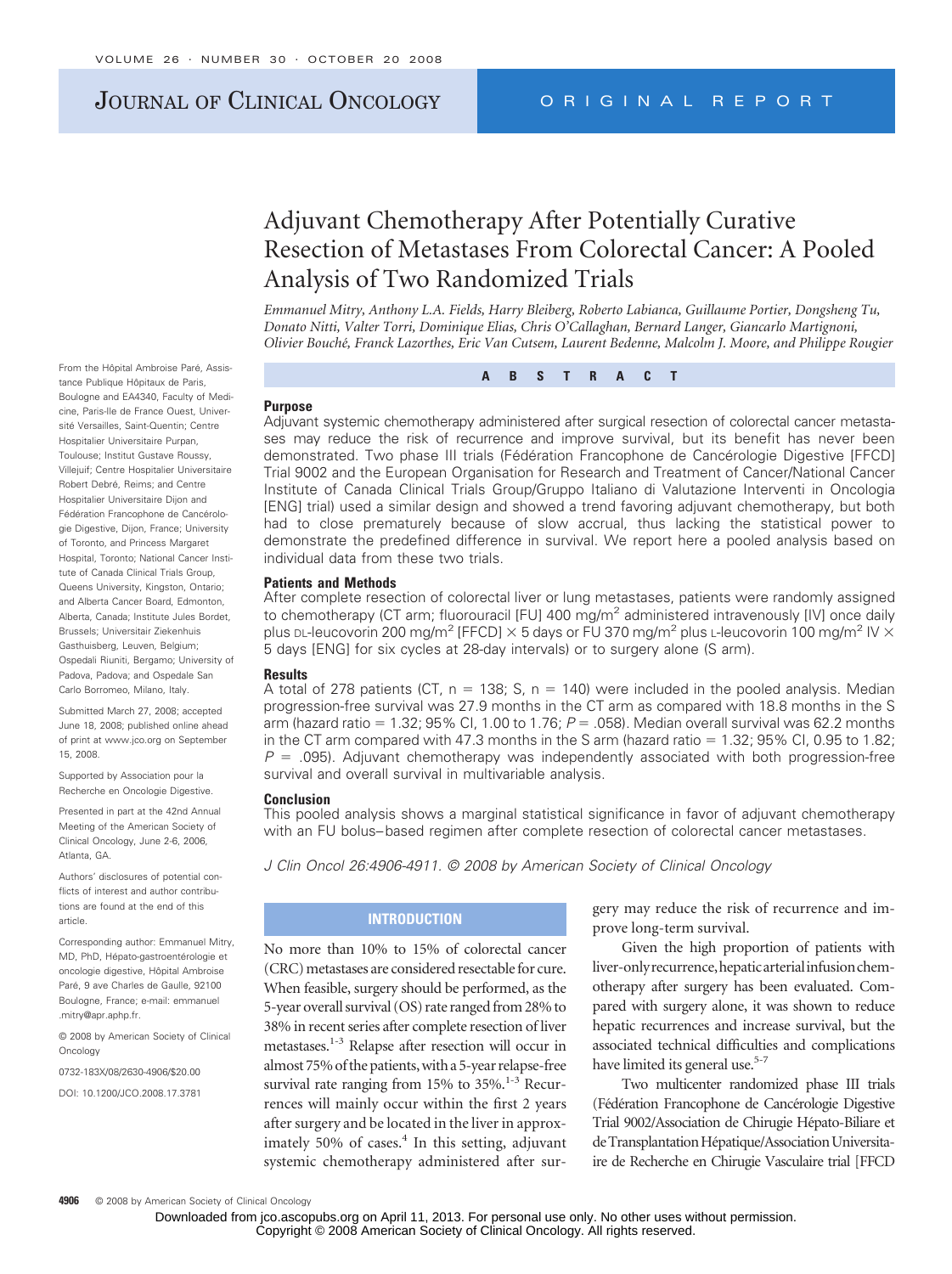trial], European Organisation for Research and Treatment of Cancer [EORTC]Trial 40923/National Cancer Institute of Canada Clinical Trials Group Trial CO.7/Gruppo Italiano di Valutazione Interventi in Oncologia CO.3 trial [ENG trial]) aimed to evaluate the efficacy of adjuvant chemotherapy with bolus fluorouracil (FU) plus leucovorin in patients with CRC who are rendered clinically free of cancer by surgical resection of metastatic disease.<sup>8,9</sup> Both trials had a similar design and showed a nonsignificant trend for improvement in diseasefree survival (DFS; but a statistically significant positive effect of adjuvant chemotherapy on DFS on the Cox multivariable analysis in the FFCD trial) and OS for patients treated with chemotherapy. However, both trials had to close prematurely because of slow accrual, thus lacking statistical power to demonstrate the predefined difference in survival.

We report here a pooled analysis based on individual data from both trials. This combined analysis will improve the statistical power to evaluate the benefit of postoperative chemotherapy with bolus FU plus leucovorin comparedwith surgery alone after potentially curative resection of metastases from CRC.

# **PATIENTS AND METHODS**

#### *Patient Population*

For the FFCD trial, 173 patients were recruited from 47 centers in France, Belgium, and Switzerland between December 1991 and December 2001. For the ENG trial, 129 patients were recruited from 67 centers in Canada and Europe between February 1994 and January 1998 (EORTC, 20 patients; National Cancer Institute of Canada Clinical Trials Group, 54 patients; Gruppo Italiano di Valutazione Interventi in Oncologia, 55 patients).

Patients in both studies were required to have histologically proven CRC. They were required to be free of clinically detectable disease by R0 surgical resection of the primary tumor and to have four or fewer metastases located in a single location (liver [FFCD trial]; liver or lung [ENG trial]). Surgical resection margins were required to be negative by histologic examination. Patients with distant lymph nodes, including metastases to the porta hepatis or mediastinal nodes, and patients with metastases to other organs were not eligible, even if metastases were completely excised.

Patients were required to have an Eastern Cooperative Oncology Group performance status of 0, 1, or 2; be younger than 76 years of age (FFCD trial); have biologic tests compatible with chemotherapy administration and no previous primary cancer of any other site; have no previous chemotherapy except adjuvant treatment of their primary tumor, provided that a minimum of 6 months had elapsed between cessation of chemotherapy and the diagnosis of metastatic disease (ENG trial) or that the adjuvant chemotherapy was finished when the metastatic disease was diagnosed (FFCD trial); and to have no uncontrolled medical condition that would be aggravated by treatment. Patients of childbearing potential were required to use adequate contraception; women could not be pregnant or lactating.

Pretreatment evaluation included patient history, physical examination, full blood cell count, biochemistry (total bilirubin, AST, ALT, alkaline phosphatase, and serum creatinine), carcinoembryonic antigen (CEA; FFCD trial only), chest x-ray (with computed tomography of chest as indicated), abdominal imaging (ultrasound, computed tomography scan, or magnetic resonance imaging [ENG trial only]).

Ethics committees at the local level approved the trial, and written consent was obtained for all participants according to national and Helsinki international guidelines.

#### *Randomization and Treatment*

In the FFCD trial, patients were stratified according to the number of metastases (one  $\nu \ge$  two), maximum size of metastases ( $\le$  5  $\nu$  > 5 cm), disease-free interval between primary tumor resection and liver progression  $($   $\le$  1  $\nu$   $>$  1 year), and prior adjuvant chemotherapy (yes  $\nu$  no). In the ENG trial,

patients were stratified according to treatment center, number of metastases (one  $v \ge$  two), disease-free interval between primary tumor resection and liver progression ( $\leq 6$   $\nu \geq 6$  months), site of resected metastatic disease (liver  $\nu$ lung), and prior adjuvant chemotherapy (yes *v* no).

The treatment schedule was similar in both trials: FU 400 mg/m<sup>2</sup> administered intravenously once daily for 5 days plus DL-leucovorin 200 mg/m<sup>2</sup> administered intravenously for 5 days (FFCD) or FU 370 mg/m<sup>2</sup> plus L-leucovorin 100 mg/m<sup>2</sup> for 5 days (ENG), both given for six cycles at 28-day intervals.Adjuvant chemotherapy started between 10 and 35 days after surgery in the FFCD trial, whereas randomization had to occur within 49 days from surgery and treatment had to begin within 7 days from randomization in the ENG trial.

## *Evaluation of Patients*

All the patients were evaluated monthly throughout the adjuvant chemotherapy period with history and physical examination, performance status, full blood cell count, and serum biochemistry (and CEA for the FFCD trial). Thereafter, patients included in the FFCD trial were evaluated every 3 months until 2 years from randomization and then yearly with history and physical examination, chest x-ray (computed tomography of chest as indicated), abdominal ultrasound, and CEA level. Patients included in the ENG trial were evaluated at 9 and 12 months from randomization, then every 6 months until 5 years from randomization, then yearly with history and physical examination, chest x-ray (computed tomography of chest asindicated), and abdominal imaging (one of ultrasound, computed tomography, or magnetic resonance imaging).

Treatment of recurrence was left to physicians' discretion in the FFCD trial, but chemotherapy with the bolus FU plus leucovorin regimen was advised in the protocol in case of unresectable metastatic disease, whereas chemotherapy with the same regimen used in the adjuvant setting was mandatory for patients in the ENG trial with unresectable metastatic disease.



Fig 1. Study population. FFCD, Fédération Francophone de Cancérologie Digestive Trial 9002/Association de Chirugie Hépato-Biliare et de Transplantation Hépatique/Association Universitaire de Recherche en Chirugie Vasculaire trial; ENG, European Organisation for Research and Treatment of Cancer Trial 40923/ National Cancer Institute of Canada Clinical Trials Group Trial CO.7/Gruppo Italiano di Valutazione Interventi in Oncologia CO.3 trial.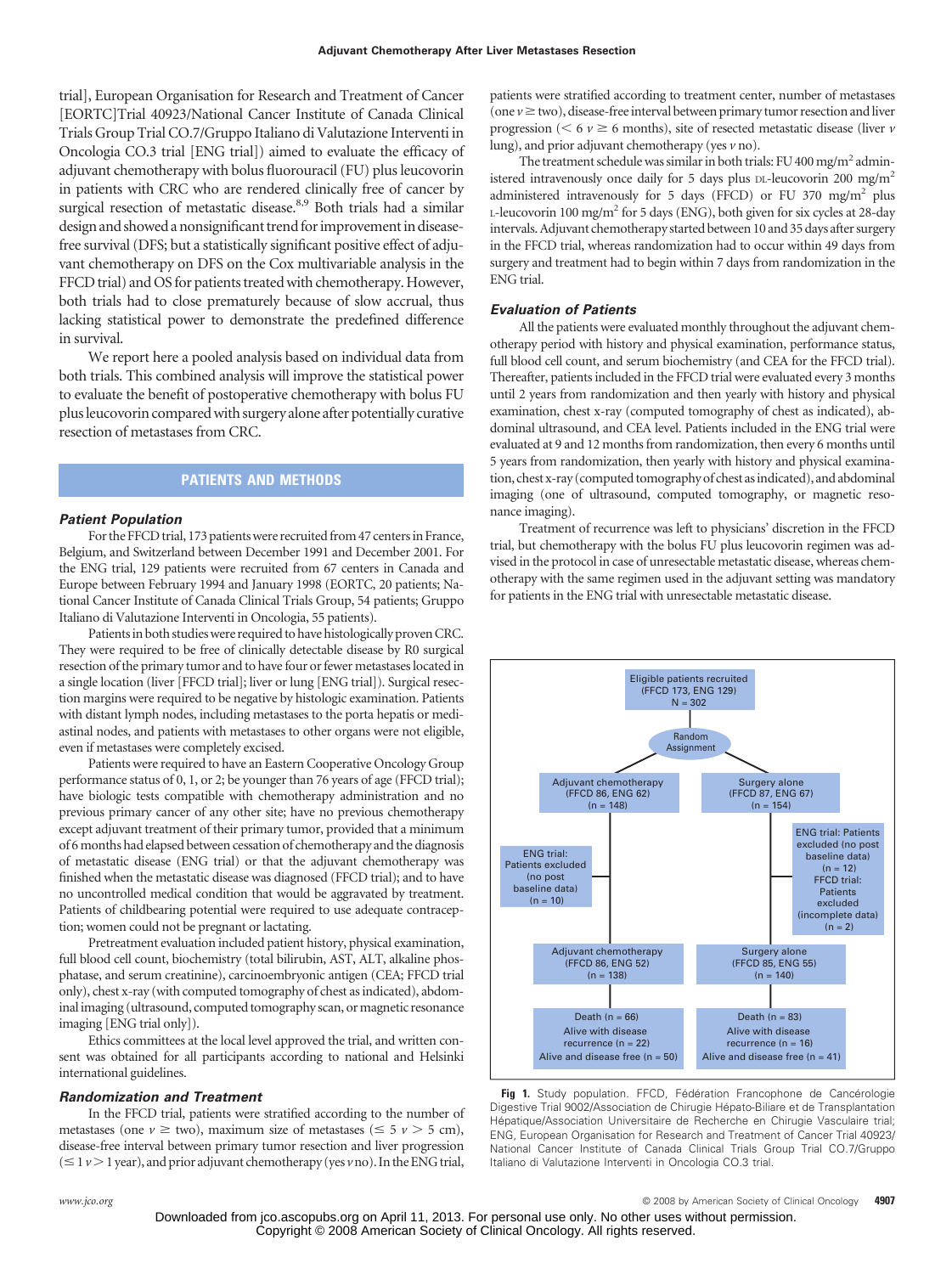#### *Statistical Analysis*

The primary outcome measure in the FFCD trial was DFS at 2 years, with OS as secondary measure, whereas in the ENG trial, OS was the primary outcome measure and DFS was the secondary outcome measure. The FFCD trial was designed to demonstrate a reduction from 40% to 20% of the 2-year relapse rate in the adjuvant chemotherapy arm with a two-sided  $\alpha$  level of 5% and a 90% power by observing 134 events from 214 patients. The ENG trial required randomization of 418 patients over 4 years to have a 90% chance of detecting an increase in 5-year survival from 30% to 45% in the adjuvant chemotherapy arm with a two-sided  $\alpha$  level of 5% and a 90% power.

In this pooled analysis, DFS was calculated from the date of metastases resection until the date of proven recurrence or death from any cause. For patients lost to follow-up, data were censored on the date the patient was last seen alive without recurrence. OS was calculated from the date of metastases resection until the date of death from any cause. For patients lost to follow-up, data were censored on the date the patient was last seen alive. Survival estimates were derived by the method of Kaplan and Meier, and the log-rank test was used to assess differences in survival estimates among groups. Outcomes were analyzed with the Cox proportional hazards regression model with stratification by trial. The following variables were considered as potential factors for the Cox model (age, performance status, treatment group, number of metastases, maximum size of metastases, previous chemotherapy, and disease-free interval), but only factors associated with survival with a *P* value less than .1 in univariate analysis were introduced into the Cox regression model (except for the size of metastases, which was not available for the ENG trial). With a total of 149 deaths and 38 recurrences without death in the pooled database, this pooled analysis should have 80% power at a two-sided .05 level to detect a hazard ratio (HR) of 0.66 in DFS between the two arms (corresponding to a reduction from 40% to 28.6% in 2-year relapse rate with adjuvant

|                                                                                    |                                          |                           |                                           |                                                         |                            |                                           |                                                         | Table 1. Baseline Characteristics |                                            |                                                         |                              |                                            |                                              |                           |                                            |                                                    |                         |                                           |
|------------------------------------------------------------------------------------|------------------------------------------|---------------------------|-------------------------------------------|---------------------------------------------------------|----------------------------|-------------------------------------------|---------------------------------------------------------|-----------------------------------|--------------------------------------------|---------------------------------------------------------|------------------------------|--------------------------------------------|----------------------------------------------|---------------------------|--------------------------------------------|----------------------------------------------------|-------------------------|-------------------------------------------|
|                                                                                    | FFCD Trial*                              |                           |                                           |                                                         | <b>ENG Trialt</b>          |                                           |                                                         |                                   | Pooled Analysis‡                           |                                                         |                              |                                            |                                              |                           |                                            |                                                    |                         |                                           |
|                                                                                    | Chemotherapy<br>$(n = 86)$               |                           | Surgery Alone<br>$(n = 85)$               |                                                         | Chemotherapy<br>$(n = 52)$ |                                           | Surgery Alone<br>$(n = 55)$                             |                                   | Chemotherapy<br>$(n = 138)$                |                                                         | Surgery Alone<br>$(n = 140)$ |                                            |                                              |                           |                                            |                                                    |                         |                                           |
| Characteristic                                                                     | No.                                      |                           | $\%$                                      | No.                                                     |                            | $\%$                                      | No.                                                     |                                   | $\%$                                       | No.                                                     |                              | $\%$                                       | No.                                          |                           | $\%$                                       | No.                                                |                         | $\%$                                      |
| Age, years<br>Median<br>Range                                                      |                                          | 63<br>35-77               |                                           |                                                         | 63<br>36-76                |                                           |                                                         | 63.5<br>35-76                     |                                            |                                                         | 60<br>20-82                  |                                            |                                              | 63<br>35-77               |                                            |                                                    | 62<br>20-82             |                                           |
| Age group, years<br>< 70<br>$\geq 70$<br>Male sex                                  | 68<br>18<br>46                           |                           | 79.1<br>20.9<br>53.5                      | 67<br>18<br>53                                          |                            | 78.8<br>21.2<br>62.4                      | 42<br>10<br>34                                          |                                   | 80.8<br>19.2<br>65.4                       | 44<br>11<br>36                                          |                              | 80.0<br>20.0<br>65.4                       | 110<br>28<br>80                              |                           | 79.7<br>20.3<br>58.0                       | 111<br>29<br>89                                    |                         | 79.3<br>20.7<br>63.6                      |
| Primary tumor<br>Rectum<br>Colon<br>Unknown                                        | 35<br>50<br>$\mathbf{1}$                 |                           | 40.7<br>58.1<br>1.2                       | 34<br>51                                                |                            | 40.0<br>60.0                              | 14<br>32<br>6                                           |                                   | 26.9<br>61.5<br>11.5                       | 17<br>35<br>5                                           |                              | 30.9<br>60.0<br>9.1                        | 49<br>82<br>$\overline{7}$                   |                           | 35.5<br>59.4<br>5.1                        | 51<br>84<br>5                                      |                         | 36.4<br>60.0<br>3.6                       |
| Stage of primary tumor<br>$T1-T3$<br><b>T4</b><br>Tx<br>N <sub>0</sub><br>N1<br>Nx | 73<br>8<br>5<br>46<br>39<br>$\mathbf{1}$ |                           | 84.9<br>9.3<br>5.8<br>53.5<br>44.3<br>1.2 | 79<br>$\overline{2}$<br>$\overline{4}$<br>39<br>43<br>3 |                            | 92.9<br>2.4<br>4.7<br>45.8<br>50.6<br>3.5 | 44<br>6<br>$\overline{2}$<br>24<br>26<br>$\overline{2}$ |                                   | 84.6<br>11.5<br>3.8<br>46.1<br>50.0<br>3.9 | 43<br>8<br>$\overline{4}$<br>26<br>25<br>$\overline{4}$ |                              | 78.2<br>14.5<br>7.3<br>47.3<br>45.4<br>7.3 | 117<br>14<br>$\overline{7}$<br>70<br>65<br>3 |                           | 84.8<br>10.1<br>5.1<br>50.7<br>47.1<br>2.2 | 122<br>10<br>$\,8\,$<br>65<br>68<br>$\overline{7}$ |                         | 87.1<br>7.1<br>5.7<br>46.4<br>46.6<br>5.0 |
| Prior chemotherapy<br><b>No</b><br>Yes<br>Unknown                                  | 64<br>22                                 |                           | 74.4<br>25.6                              | 63<br>22<br>$\overline{\phantom{0}}$                    |                            | 74.1<br>25.9                              | 34<br>17<br>$\mathbf{1}$                                |                                   | 65.4<br>32.7<br>1.9                        | 36<br>16<br>3                                           |                              | 65.5<br>29.1<br>5.4                        | 98<br>39<br>$\overline{1}$                   |                           | 71.0<br>28.3<br>0.7                        | 99<br>38<br>3                                      |                         | 70.7<br>27.7<br>2.1                       |
| Disease-free interval, years<br>$\leq$ 1<br>>1                                     | 42<br>44                                 |                           | 48.8<br>51.2                              | 39<br>46                                                |                            | 45.9<br>54.1                              | 18<br>34                                                |                                   | 34.6<br>65.3                               | 21<br>34                                                |                              | 38.2<br>61.8                               | 60<br>78                                     |                           | 43.5<br>56.5                               | 60<br>80                                           |                         | 42.9<br>57.1                              |
| Site of metastases<br>Liver<br>Lung<br>Unknown                                     | 86                                       |                           | 100                                       | 85                                                      |                            | 100                                       | 44<br>7<br>$\mathbf{1}$                                 |                                   | 84.6<br>13.5<br>1.9                        | 46<br>6<br>3                                            |                              | 83.6<br>10.9<br>5.4                        | 130<br>$\overline{7}$<br>$\mathbf{1}$        |                           | 94.2<br>5.1<br>0.7                         | 131<br>6<br>3                                      |                         | 93.6<br>4.3<br>2.1                        |
| No. of metastases<br>Median<br>Range<br>$\mathbf{1}$<br>$\geq 2$                   | 59<br>27                                 | $\overline{1}$<br>$1 - 7$ | 68.6<br>31.4                              | 59<br>26                                                | $\mathbf{1}$<br>$1 - 4$    | 69.4<br>30.1                              | 33<br>19                                                | $\overline{1}$<br>$1 - 4$         | 63.5<br>36.5                               | 37<br>18                                                | $\overline{1}$<br>$1 - 4$    | 67.3<br>32.7                               | 92<br>46                                     | $\overline{1}$<br>$1 - 7$ | 66.7<br>33.3                               | 96<br>44                                           | $\mathbf{1}$<br>$1 - 4$ | 68.6<br>31.4                              |

NOTE. Eastern Cooperative Oncology Group (ECOG) performance status was not available for the FFCD trial, all patients have an ECOG performance status  $\leq$  2 (inclusion criteria). Size of metastases was not available for ENG trial.

Abbreviations: FFCD, Fédération Francophone de Cancérologie Digestive Trial 9002/Association de Chirugie Hépato-Biliare et de Transplantation Hépatique/ Association Universitaire de Recherche en Chirugie Vasculaire trial; ENG, European Organisation for Research and Treatment of Cancer Trial 40923/National Cancer Institute of Canada Clinical Trials Group Trial CO.7/Gruppo Italiano di Valutazione Interventi in Oncologia CO.3 trial.

Period of inclusion, December 1991 through December 2001.

†Period of inclusion, February 1994 through January 1998.

‡No statistically significant difference between treatment groups.

**4908** © 2008 by American Society of Clinical Oncology **Clinical Oncology** JOURNAL OF CLINICAL ONCOLOGY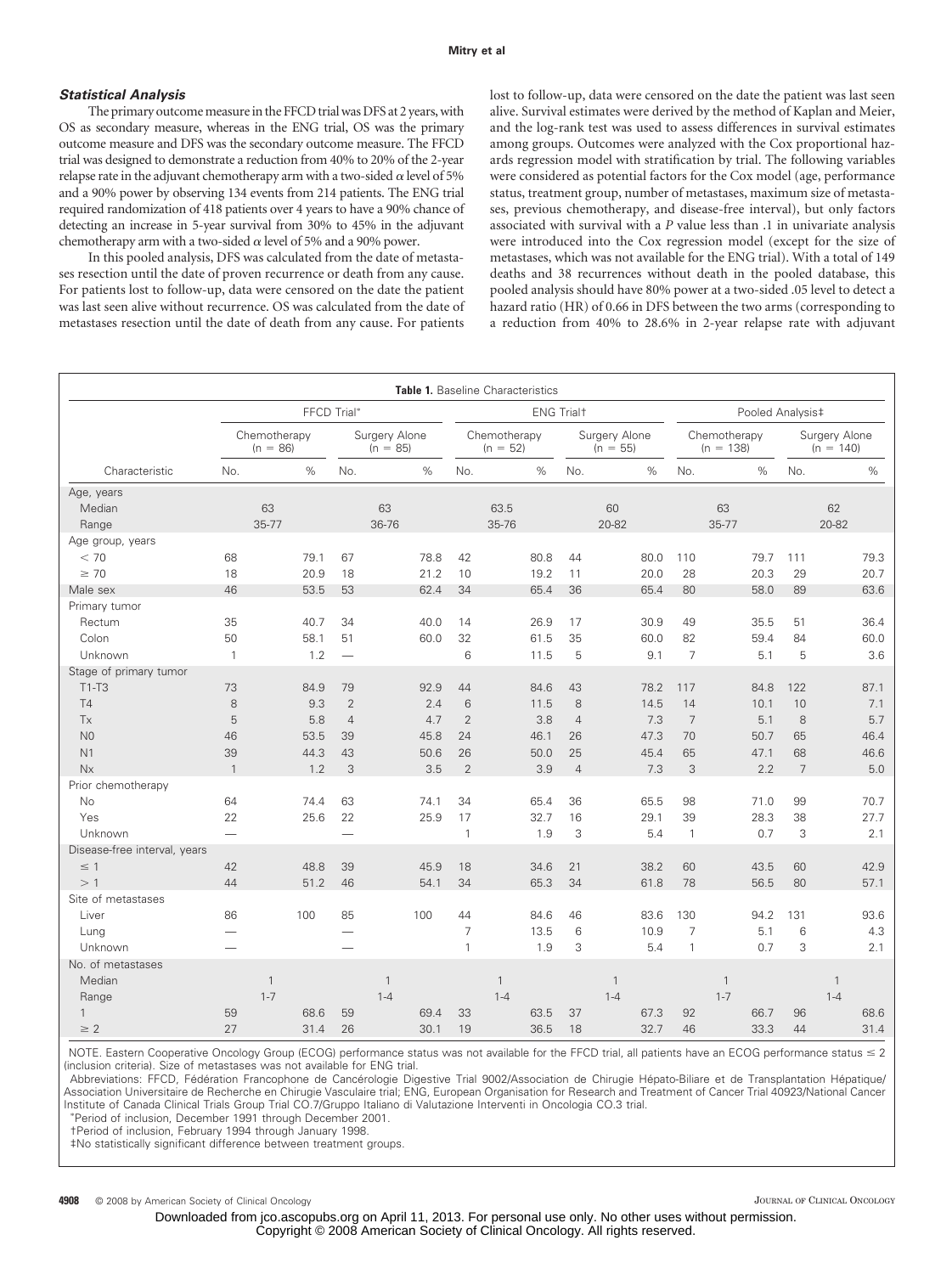chemotherapy) and an HR ratio of 0.63 in OS between the two arms (corresponding to an increase from 30% to 46.8% in 5-year OS with adjuvant chemotherapy).

All analyses were performed using STATA version 9 (STATA Corp, College Station, TX) and SAS version 8.0 (SAS Institute, Cary, NC). All *P* values are two-sided.

# **RESULTS**

#### *Population*

A total of 302 eligible patients were recruited (FFCD,  $n = 173$ ;  $ENG$ ,  $n = 129$ ), of whom 148 patients were randomly assigned to the chemotherapy group (CT group) and 155 patients were randomly assigned to the surgery-alone group (S group). Twenty-four patients were excluded for missing data (ENG, 22 patients were excluded because there were no postbaseline data; FFCD, two patients were excluded because of incomplete data), and therefore, 278 patients were included in the present analysis (CT group, 138 patients; S group, 140 patients). At the time of analysis, 66 patients had died, 22 patients were alive with disease recurrence, and 50 patients were alive and disease-free in the CT group. The corresponding numbers for the S group were 83, 16, and 41 patients, respectively (Fig 1).

Patient and tumor characteristics are listed in Table 1 and were similar between treatment groups. There were 169 men (60.8%) and 109 women (39.2%). The median age was 62.5 years (range, 20 to 82 years), and 57 patients (20.5%) were 70 years or older. Most of the patients (71.9%) had not received previous adjuvant chemotherapy for their disease.

Overall, 261 patients (93.9%) of the pooled analysis had liver metastases and 13 patients (4.7%) had lung metastases. The interval between CRC diagnosis and metastases occurrence was greater than 1 year in 56.8% of patients (Table 1).

#### *Adjuvant Chemotherapy*

A total of 86 patients were assigned to receive chemotherapy in the FFCD trial. Among the 84 patients with available data, three patientswere not treated (two patients refused and onewas not treated because of a transmission error). A complete treatment, defined as more than 85% of the planned dose, was administered to 54 (66.7%) of 81 patients. Among the 27 other patients, 15 patients had less than 6 months of treatment because of toxicity  $(n = 9)$ , progressive disease  $(n = 2)$ , patient refusal  $(n = 3)$ , and unknown reason  $(n = 1)$ . Twelve other patients had dose reductions of more than 15%. Three patients assigned to surgery alone received an adjuvant chemotherapy (two from patient choice and one because of transmission error).

Among 52 patients in the ENG trial who were assigned to receive adjuvant chemotherapy and had at least one postbaseline assessment, 48 patients received treatments. Among 48 patients treated, 21 patients (44%) had at least one dose delay and 20 patients (42%) had dose reduction. Twenty-eight patients completed all six cycles of treatments.

#### *Progression-Free Survival*

The date of surgery was missing for four patients in the ENG trial (CT group,  $n = 1$ ; S group,  $n = 3$ ) who were therefore excluded from survival analyses. The median DFS was 27.9 months (95% CI, 21.0 to 41.9 months) for the CT group compared with 18.8 months (95% CI, 14.7 to 23.8 months) for the S group. Patients from the S group had a

higher risk of recurrence than patients from the CT group ( $HR = 1.32$ ; 95%CI, 1.00 to 1.76;*P*-.058; Fig 2). The 2-yearDFS rateswere 55.3% (95% CI, 46.4% to 63.4%) in the CT group and 40.2% (95% CI, 31.8%) to 48.5%) in the S group. Corresponding 5-year DFS rates were 36.7% (95% CI, 24.5% to 41.1%) and 27.7% (95% CI, 20.0% to 35.9%).

Four factors were associated with DFS in univariate analysis (with a  $P$  value  $\leq 0.1$ ): treatment group, number of metastases, previous adjuvant chemotherapy, and maximum size of metastases (only available for FFCD patients; Table 2). The treatment group and the number of metastases were significantly associated with DFS in multivariable analysis. The risk of recurrence was significantly increased among patients in the S group as compared with patients in the CT group ( $HR = 1.39$ ;  $P = .026$ ) and for patients with two or more metastases compared with those with a single metastasis ( $HR = 1.43$ ;  $P = .022;$  Table 3).

#### *OS*

The median OS was 62.2 months (95% CI, 45.2 months to not reached) for the CT group compared with 47.3 months (95% CI, 40.6 to 57.2 months) for the S group. Patients from the S group had a higher risk of death than patients from the CT group ( $HR = 1.32$ ; 95% CI, 0.95 to 1.82;  $P = 0.095$ ; Fig 3). The 3-year survival rates were 69.4% (95% CI, 60.5% to 76.8%) for the CT group and 71.0% (95% CI, 62.2% to 78.1%) for the S group. Corresponding 5-year survival rates were 52.8% (95% CI, 43.7% to 61.3%) and 39.6% (95% CI, 30.7% to 48.3%).

Five factors were associated with OS in univariate analysis (with a *P* value  $\le$  .1): treatment group, number of metastases, disease-free interval, maximum size of metastases (only available for FFCD patients), and WHO performance status (only available for ENG patients) (Table 2). The treatment group and the number of metastases were significantly associated with survival in multivariable analysis: the risk of death was significantly increased among patients in the S group as compared with patients in the CT group ( $HR = 1.39$ ;  $P = 0.046$ ) and for patients with two or more metastases as compared with those with a single metastasis ( $HR = 1.49; P = .023; Table 3$ ).



**Fig 2.** Progression-free survival by treatment group. HR, hazard ratio.

*www.jco.org* © 2008 by American Society of Clinical Oncology **4909**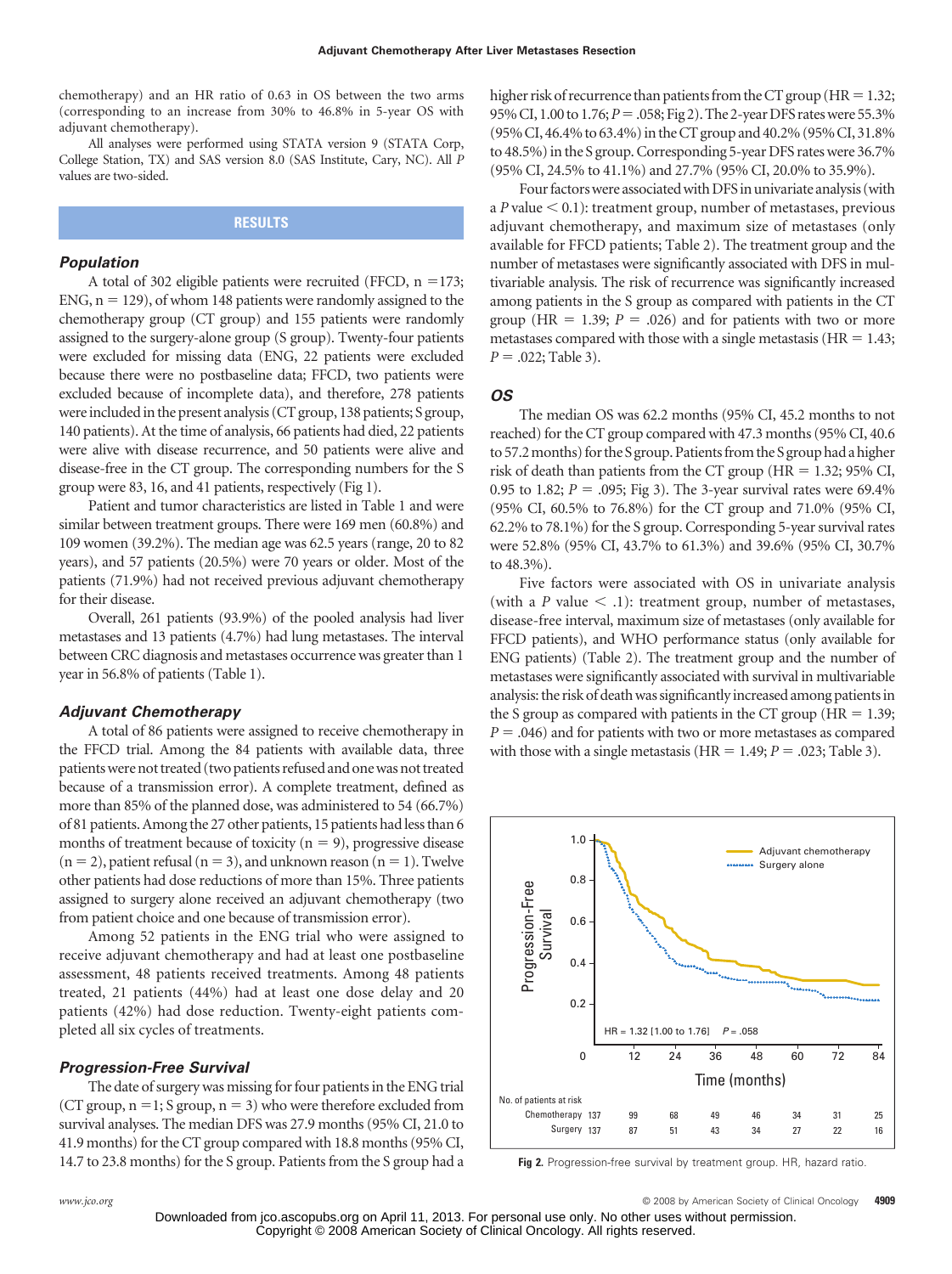| Table 2. Factors Associated With Survival in Univariate Analysis |                        |                       |                     |  |  |  |  |
|------------------------------------------------------------------|------------------------|-----------------------|---------------------|--|--|--|--|
| Factor                                                           | Median PFS<br>(months) | Median OS<br>(months) | $P$ (log-rank test) |  |  |  |  |
| Treatment group                                                  |                        |                       | .058                |  |  |  |  |
| Chemotherapy                                                     | 27.9                   |                       |                     |  |  |  |  |
| Surgery alone                                                    | 18.8                   |                       |                     |  |  |  |  |
| No. of metastases                                                |                        |                       | .036                |  |  |  |  |
| 1                                                                | 27.2                   |                       |                     |  |  |  |  |
| $2+$                                                             | 16.8                   |                       |                     |  |  |  |  |
| Previous adjuvant CT                                             |                        |                       | .081                |  |  |  |  |
| <b>No</b>                                                        | 21.1                   |                       |                     |  |  |  |  |
| Yes                                                              | 33.0                   |                       |                     |  |  |  |  |
| Maximum size of<br>metastases, cm <sup>*</sup>                   |                        |                       | .052                |  |  |  |  |
| $\leq 5$                                                         | 23.8                   |                       |                     |  |  |  |  |
| > 5                                                              | 15.7                   |                       |                     |  |  |  |  |
| Treatment group                                                  |                        |                       | .09                 |  |  |  |  |
| Chemotherapy                                                     |                        | 62.2                  |                     |  |  |  |  |
| Surgery alone                                                    |                        | 47.3                  |                     |  |  |  |  |
| No. of metastases                                                |                        |                       | .02                 |  |  |  |  |
| 1                                                                |                        | 64.5                  |                     |  |  |  |  |
| $2+$                                                             |                        | 40.6                  |                     |  |  |  |  |
| Disease-free interval, years                                     |                        |                       | .07                 |  |  |  |  |
| $\leq$ 1                                                         |                        | 46.1                  |                     |  |  |  |  |
| >1                                                               |                        | 58.4                  |                     |  |  |  |  |
| Maximum size of<br>metastases, cm <sup>*</sup>                   |                        |                       | .003                |  |  |  |  |
| $\leq 5$                                                         |                        | 64.5                  |                     |  |  |  |  |
| > 5                                                              |                        | 38.5                  |                     |  |  |  |  |
| Performance statust                                              |                        |                       | .002                |  |  |  |  |
| $\overline{0}$                                                   |                        | 53.4                  |                     |  |  |  |  |
| 1                                                                |                        | 46.2                  |                     |  |  |  |  |
| $\overline{2}$                                                   |                        | 20.6                  |                     |  |  |  |  |

NOTE. Only factors associated with survival with a P value < .1 are presented. Abbreviations: PFS, progression-free survival; OS, overall survival; CT, chemotherapy.

 Fédération Francophone de Cancérologie Digestive Trial 9002/Association de Chirugie Hépato-Biliare et de Transplantation Hépatique/Association Universitaire de Recherche en Chirugie Vasculaire trial, 171 patients.

†European Organisation for Research and Treatment of Cancer Trial 40923/ National Cancer Institute of Canada Clinical Trials Group Trial CO.7/Gruppo Italiano di Valutazione Interventi in Oncologia CO.3 trial, 103 patients.

# **DISCUSSION**

The results of this pooled analysis of two randomized trials do support the use of systemic adjuvant chemotherapy after potentially curative resection of metastases from CRC. There was a marginal statistical significance in favor of adjuvant chemotherapy in the univariate analysis, which became significant after adjusting other factors in the multivariable analyses.

Final results of the FFCD trial have been recently published.<sup>9</sup> In the final report of FFCD, adjuvant chemotherapy was associated with a better progression-free survival in multivariable analysis  $(HR = 0.66; P = .028)$  but was not significantly associated with a better OS ( $HR = 0.73; P = .13$ ).<sup>9</sup> The results from the ENG trial have not yet been published but have been reported in abstract form.<sup>8</sup> We believed that a combined analysis based on individual data of FFCD and ENG trials was feasible and valid because, despite different primary objectives and statistical considerations, both trials had a similar design. Inclusion criteria and period of inclusion, as well as chemo-

| Table 3. Factors Associated With Survival in Multivariable Analysis |           |              |                |  |  |  |  |
|---------------------------------------------------------------------|-----------|--------------|----------------|--|--|--|--|
| Factor                                                              | <b>HR</b> | 95% CI       | $\overline{P}$ |  |  |  |  |
| Progression-free survival                                           |           |              |                |  |  |  |  |
| Treatment group                                                     |           |              |                |  |  |  |  |
| Chemotherapy                                                        | 1         |              |                |  |  |  |  |
| Surgery alone                                                       | 1.39      | 1.04 to 1.85 | .026           |  |  |  |  |
| No. of metastases                                                   |           |              |                |  |  |  |  |
| 1                                                                   | 1         |              |                |  |  |  |  |
| $2+$                                                                | 1.43      | 1.05 to 1.95 | .022           |  |  |  |  |
| Prior chemotherapy                                                  |           |              |                |  |  |  |  |
| No                                                                  | 1         |              |                |  |  |  |  |
| Yes                                                                 | 0.74      | 0.53 to 1.03 | .082           |  |  |  |  |
| Overall survival                                                    |           |              |                |  |  |  |  |
| Treatment group                                                     |           |              |                |  |  |  |  |
| Chemotherapy                                                        | 1         |              |                |  |  |  |  |
| Surgery alone                                                       | 1.39      | 1.00 to 1.93 | .046           |  |  |  |  |
| No. of metastases                                                   |           |              |                |  |  |  |  |
| 1                                                                   | 1         |              |                |  |  |  |  |
| $2+$                                                                | 1.49      | 1.06 to 2.11 | .023           |  |  |  |  |
| Disease-free interval, years                                        |           |              |                |  |  |  |  |
| $\leq$ 1                                                            | 1         |              |                |  |  |  |  |
| >1                                                                  | 0.74      | 0.54 to 1.03 | .075           |  |  |  |  |

NOTE. Factors associated with survival with a  $P$  value  $\le$  .1 in univariate analysis were introduced into the Cox regression model (except for the size of metastases and performance status, which were not available for all patients); regression model was stratified by trial.

Abbreviation: HR, hazard ratio.

therapy regimens, were almost identical for both trials. Some biases, however, cannot be excluded because of the differences between the two trials' designs. The fact that the follow-up schedule varied from four visits during the first 24 months for the ENG study to eight visits for the FFCD trial and was also different after 2 years should be pointed out, because it could have introduced some bias into the estimation of the time to disease progression. Another important prognostic factor to consider is the interval between primary tumor resection and liver metastases progression (metachronous *v* synchronous metastases). This variable was not available and was therefore not included in the



**Fig 3.** Overall survival by treatment group. HR, hazard ratio.

**4910** © 2008 by American Society of Clinical Oncology **Clinical Oncology** JOURNAL OF CLINICAL ONCOLOGY